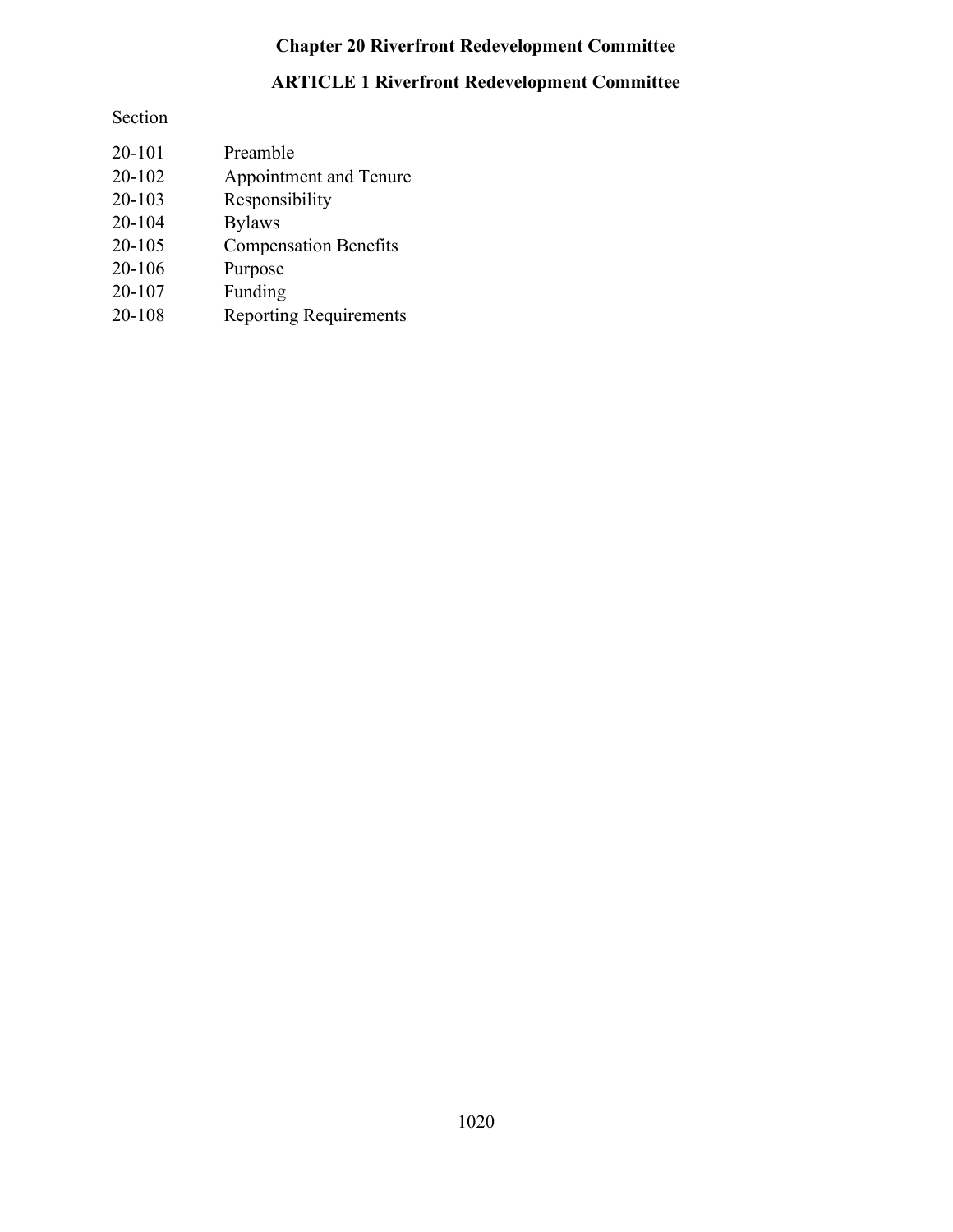### Chapter 20 Caribou Riverfront Renaissance Committee (CRRC)

## ARTICLE I Riverfront Redevelopment Committee

#### Sec. 20-101 Preamble

WHEREAS, riverfront redevelopment has been listed as a priority in the 2014-2024 City of Caribou Comprehensive Plan and outlined prominently in the 2004 Caribou Recreational Trails Study; and

WHEREAS, the riverfront was once a thriving area of our community; and

WHEREAS, the riverfront has become a neglected, underused and forgotten asset of the City; and

WHEREAS, the members of the current Riverfront Development Committee now believe that its base of support and its activities must be moved into the "community as a whole" for greater participation and effectiveness;

NOW, THEREFORE, BE IT RESOLVED THAT THE CITY COUNCIL OF THE CITY OF CARIBOU MAINE HEREBY establishes the "Caribou Riverfront Renaissance Committee (CRRC)", whose purpose is to utilize planning tools to identify and prioritize riverfront assets, set goals and ultimately restore interests of renewed commercial, residential and recreational opportunities while celebrating the riverfront as vital part of our community.

## Sec. 20-102 Appointment and Tenure

IT IS THEREFORE ADOPTED by the Caribou City Council pursuant to Sec. 2.11 of the Caribou City Charter, as follows:

(a.) The Caribou Riverfront Renaissance Committee (hereinafter, "the Committee") is hereby designated a formal Committee of the City of Caribou, initially composed of five members of the public, who shall be appointed by the City Council. In addition, the Committee will include five ex-officio members: one member of the City Council, to be appointed by the City Council; three members of the City Staff, to be appointed by the City Manager; and the City Manager.

Public members shall be appointed for year-three terms; except however, initial appointments shall be made as follows: two for three-year terms, two for two-year terms and one for a one-year term.

Ex-officio members shall serve indefinitely, at the pleasure of the appointing authority.

# Sec. 20-103 Responsibility

(b) The City Manager shall be responsible for the organization, administration and operation of the Committee; except however, said responsibilities may be delegated to the Committee, as the City Manager deems appropriate.